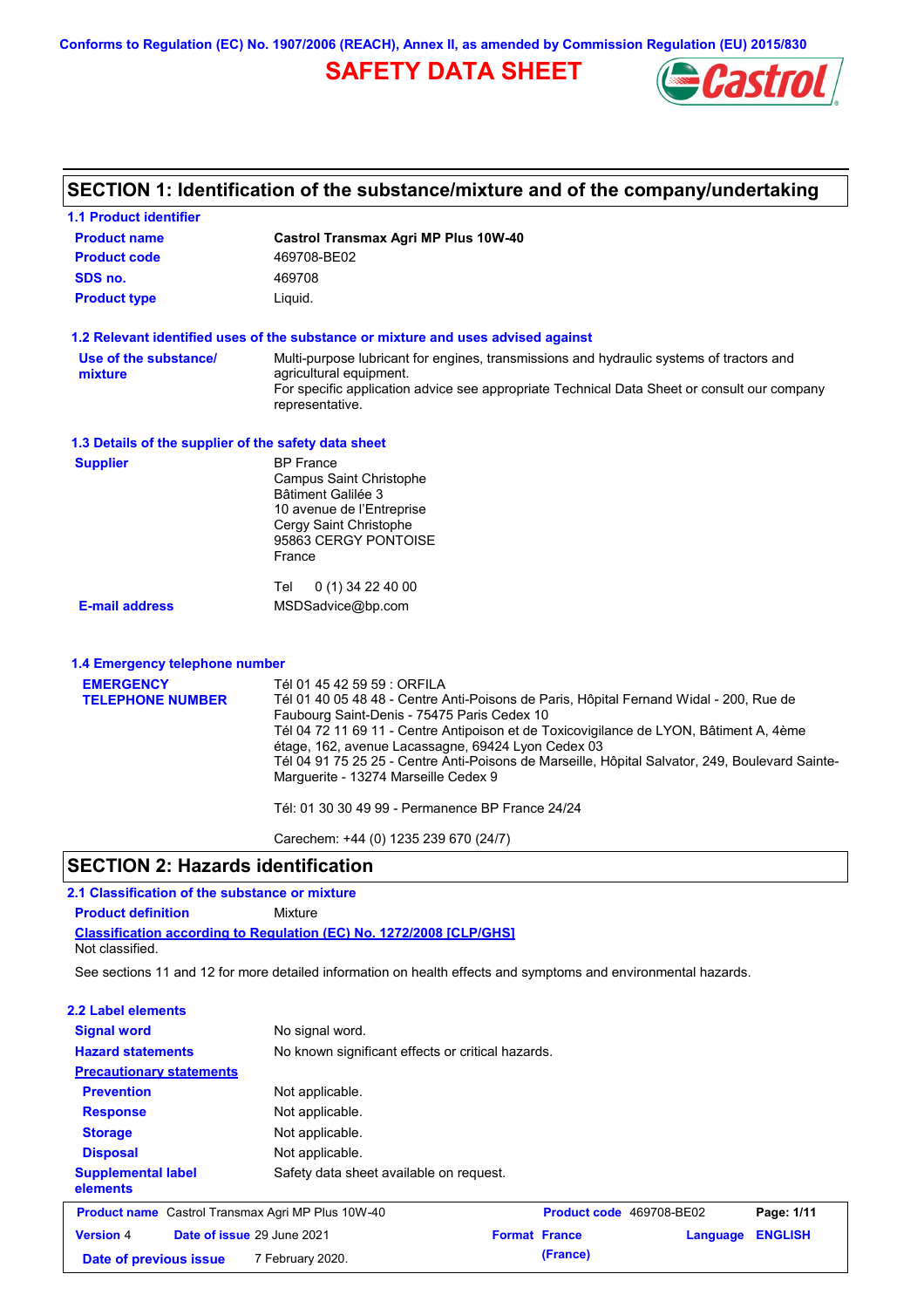## **SECTION 2: Hazards identification**

| EU Regulation (EC) No. 1907/2006 (REACH)                                                                                                                 |                                                                                                                                                                                                                                                                                                                                                                                                                                                                                                                                                                                                                                               |
|----------------------------------------------------------------------------------------------------------------------------------------------------------|-----------------------------------------------------------------------------------------------------------------------------------------------------------------------------------------------------------------------------------------------------------------------------------------------------------------------------------------------------------------------------------------------------------------------------------------------------------------------------------------------------------------------------------------------------------------------------------------------------------------------------------------------|
| <b>Annex XVII - Restrictions</b><br>on the manufacture.<br>placing on the market<br>and use of certain<br>dangerous substances,<br>mixtures and articles | Not applicable.                                                                                                                                                                                                                                                                                                                                                                                                                                                                                                                                                                                                                               |
| <b>Special packaging requirements</b>                                                                                                                    |                                                                                                                                                                                                                                                                                                                                                                                                                                                                                                                                                                                                                                               |
| <b>Containers to be fitted</b><br>with child-resistant<br>fastenings                                                                                     | Not applicable.                                                                                                                                                                                                                                                                                                                                                                                                                                                                                                                                                                                                                               |
| <b>Tactile warning of danger</b>                                                                                                                         | Not applicable.                                                                                                                                                                                                                                                                                                                                                                                                                                                                                                                                                                                                                               |
| 2.3 Other hazards                                                                                                                                        |                                                                                                                                                                                                                                                                                                                                                                                                                                                                                                                                                                                                                                               |
| <b>Results of PBT and vPvB</b><br>assessment                                                                                                             | Product does not meet the criteria for PBT or vPvB according to Regulation (EC) No. 1907/2006,<br>Annex XIII.                                                                                                                                                                                                                                                                                                                                                                                                                                                                                                                                 |
| <b>Product meets the criteria</b><br>for PBT or vPvB according<br>to Regulation (EC) No.<br>1907/2006, Annex XIII                                        | This mixture does not contain any substances that are assessed to be a PBT or a vPvB.                                                                                                                                                                                                                                                                                                                                                                                                                                                                                                                                                         |
| Other hazards which do<br>not result in classification                                                                                                   | Defatting to the skin.<br><b>USED ENGINE OILS</b><br>Used engine oil may contain hazardous components which have the potential to cause skin<br>cancer.<br>See Toxicological Information, section 11 of this Safety Data Sheet.<br>Note: High Pressure Applications<br>Injections through the skin resulting from contact with the product at high pressure constitute a<br>major medical emergency.<br>See 'Notes to physician' under First-Aid Measures, Section 4 of this Safety Data Sheet.<br>Experimental data on one or more of the components has been used to determine all or part of<br>the hazard classification of this product. |

### **SECTION 3: Composition/information on ingredients**

**Mixture** 

**Product definition**

**3.2 Mixtures**

Highly refined base oil (IP 346 DMSO extract < 3%). Proprietary performance additives.

| <b>Product/ingredient</b><br>name                                                                   | <b>Identifiers</b>                                                                   | $\%$      | <b>Regulation (EC) No.</b><br>1272/2008 [CLP]                             | <b>Type</b> |
|-----------------------------------------------------------------------------------------------------|--------------------------------------------------------------------------------------|-----------|---------------------------------------------------------------------------|-------------|
| Distillates (petroleum), hydrotreated<br>heavy paraffinic                                           | REACH #: 01-2119484627-25<br>EC: 265-157-1<br>CAS: 64742-54-7<br>Index: 649-467-00-8 | ≥10 - ≤25 | Asp. Tox. 1, H304                                                         | $[1]$       |
| Distillates (petroleum), solvent-<br>dewaxed heavy paraffinic                                       | REACH #: 01-2119471299-27<br>EC: 265-169-7<br>CAS: 64742-65-0<br>Index: 649-474-00-6 | -≤3       | Asp. Tox. 1, H304                                                         | $[1]$       |
| Phosphorodithioic acid, mixed O.O-bis<br>(2-ethylhexyl and iso-Bu and iso-Pr)<br>esters, zinc salts | REACH #: 01-2119521201-61<br>EC: 288-917-4<br>CAS: 85940-28-9                        | ≤3        | <b>Skin Irrit. 2. H315</b><br>Eye Dam. 1, H318<br>Aquatic Chronic 2, H411 | $[1]$       |

**See Section 16 for the full text of the H statements declared above.**

#### **Type**

[1] Substance classified with a health or environmental hazard

[2] Substance with a workplace exposure limit

[3] Substance meets the criteria for PBT according to Regulation (EC) No. 1907/2006, Annex XIII

[4] Substance meets the criteria for vPvB according to Regulation (EC) No. 1907/2006, Annex XIII

[5] Substance of equivalent concern

[6] Additional disclosure due to company policy

Occupational exposure limits, if available, are listed in Section 8.

| <b>Product name</b> Castrol Transmax Agri MP Plus 10W-40 |                            | <b>Product code</b> 469708-BE02 |                      | Page: 2/11 |                         |  |
|----------------------------------------------------------|----------------------------|---------------------------------|----------------------|------------|-------------------------|--|
| <b>Version 4</b>                                         | Date of issue 29 June 2021 |                                 | <b>Format France</b> |            | <b>Language ENGLISH</b> |  |
| Date of previous issue                                   |                            | 7 February 2020.                |                      | (France)   |                         |  |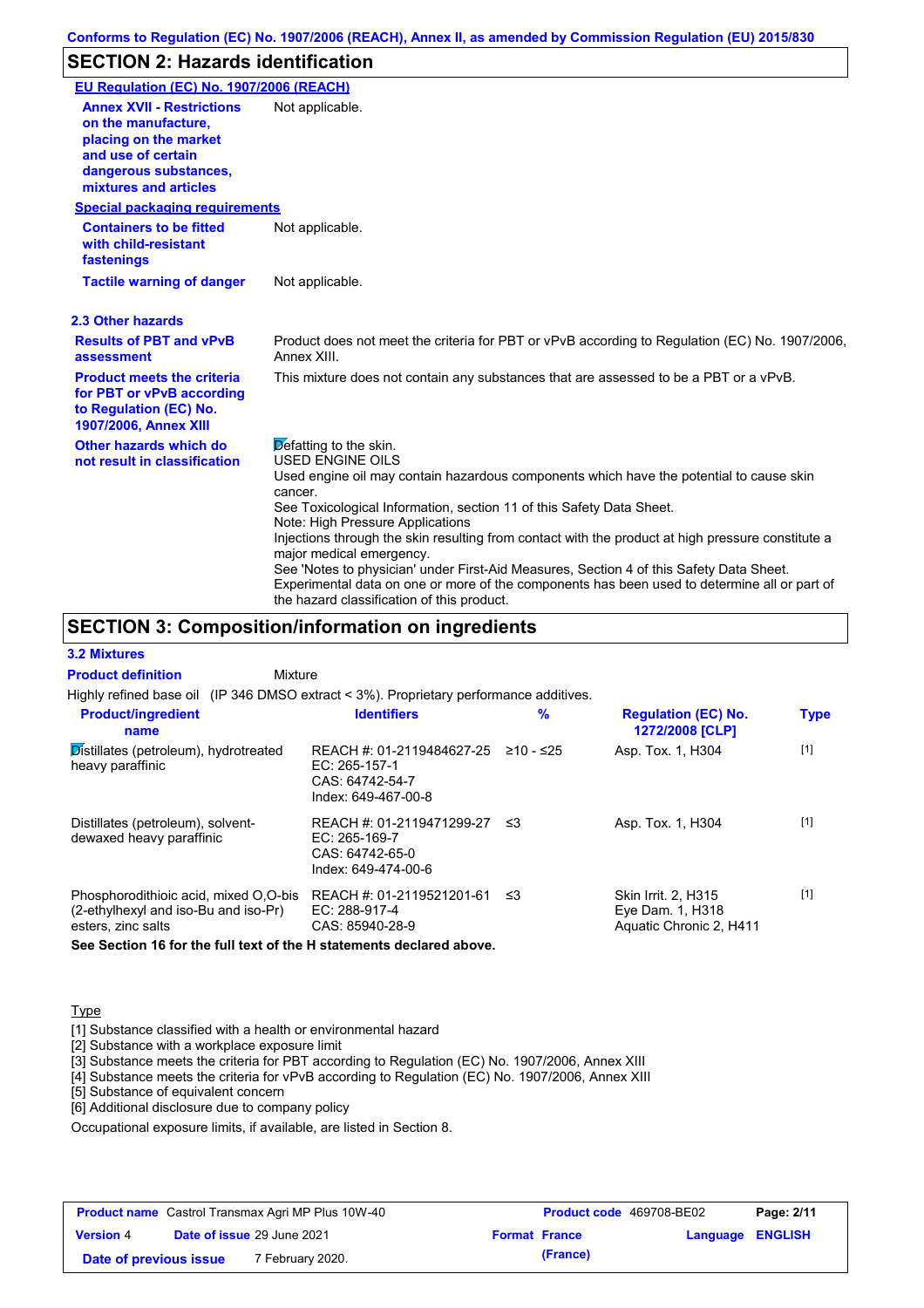#### **SECTION 4: First aid measures**

#### Do not induce vomiting unless directed to do so by medical personnel. Get medical attention if symptoms occur. In case of contact, immediately flush eyes with plenty of water for at least 15 minutes. Eyelids should be held away from the eyeball to ensure thorough rinsing. Check for and remove any contact lenses. Get medical attention. **4.1 Description of first aid measures** If inhaled, remove to fresh air. Get medical attention if symptoms occur. **Ingestion Inhalation Eye contact Protection of first-aiders** No action shall be taken involving any personal risk or without suitable training. It may be dangerous to the person providing aid to give mouth-to-mouth resuscitation. **Skin contact** Wash skin thoroughly with soap and water or use recognised skin cleanser. Remove contaminated clothing and shoes. Wash clothing before reuse. Clean shoes thoroughly before reuse. Get medical attention if irritation develops.

#### **4.2 Most important symptoms and effects, both acute and delayed**

See Section 11 for more detailed information on health effects and symptoms.

| <b>Potential acute health effects</b> |                                                                                                                   |
|---------------------------------------|-------------------------------------------------------------------------------------------------------------------|
| <b>Inhalation</b>                     | Vapour inhalation under ambient conditions is not normally a problem due to low vapour<br>pressure.               |
| <b>Ingestion</b>                      | No known significant effects or critical hazards.                                                                 |
| <b>Skin contact</b>                   | Defatting to the skin. May cause skin dryness and irritation.                                                     |
| <b>Eye contact</b>                    | Not classified as an eye irritant. Based on data available for this or related materials.                         |
|                                       | Delayed and immediate effects as well as chronic effects from short and long-term exposure                        |
| <b>Inhalation</b>                     | Overexposure to the inhalation of airborne droplets or aerosols may cause irritation of the<br>respiratory tract. |
| <b>Ingestion</b>                      | Ingestion of large quantities may cause nausea and diarrhoea.                                                     |
| <b>Skin contact</b>                   | Prolonged or repeated contact can defat the skin and lead to irritation and/or dermatitis.                        |
| Eye contact                           | Potential risk of transient stinging or redness if accidental eye contact occurs.                                 |
|                                       | 4.3 Indication of any immediate medical attention and special treatment needed                                    |
| Notes to physician                    | Treatment should in general he symptomatic and directed to relieving any effects                                  |

| <b>Notes to physician</b> | Treatment should in general be symptomatic and directed to relieving any effects.                 |
|---------------------------|---------------------------------------------------------------------------------------------------|
|                           | Note: High Pressure Applications                                                                  |
|                           | Injections through the skin resulting from contact with the product at high pressure constitute a |
|                           | major medical emergency. Injuries may not appear serious at first but within a few hours tissue   |
|                           | becomes swollen, discoloured and extremely painful with extensive subcutaneous necrosis.          |
|                           | Surgical exploration should be undertaken without delay. Thorough and extensive debridement       |
|                           | of the wound and underlying tissue is necessary to minimise tissue loss and prevent or limit      |
|                           | permanent damage. Note that high pressure may force the product considerable distances            |
|                           | along tissue planes.                                                                              |

### **SECTION 5: Firefighting measures**

| 5.1 Extinguishing media                                   |                                                                                                                                                                                                                                                                                                                                                                   |
|-----------------------------------------------------------|-------------------------------------------------------------------------------------------------------------------------------------------------------------------------------------------------------------------------------------------------------------------------------------------------------------------------------------------------------------------|
| <b>Suitable extinguishing</b><br>media                    | In case of fire, use foam, dry chemical or carbon dioxide extinguisher or spray.                                                                                                                                                                                                                                                                                  |
| <b>Unsuitable extinguishing</b><br>media                  | Do not use water jet. The use of a water jet may cause the fire to spread by splashing the<br>burning product.                                                                                                                                                                                                                                                    |
| 5.2 Special hazards arising from the substance or mixture |                                                                                                                                                                                                                                                                                                                                                                   |
| <b>Hazards from the</b><br>substance or mixture           | In a fire or if heated, a pressure increase will occur and the container may burst.                                                                                                                                                                                                                                                                               |
| <b>Hazardous combustion</b><br>products                   | Combustion products may include the following:<br>carbon oxides (CO, CO <sub>2</sub> ) (carbon monoxide, carbon dioxide)                                                                                                                                                                                                                                          |
| 5.3 Advice for firefighters                               |                                                                                                                                                                                                                                                                                                                                                                   |
| <b>Special precautions for</b><br>fire-fighters           | No action shall be taken involving any personal risk or without suitable training. Promptly<br>isolate the scene by removing all persons from the vicinity of the incident if there is a fire.                                                                                                                                                                    |
| <b>Special protective</b><br>equipment for fire-fighters  | Fire-fighters should wear appropriate protective equipment and self-contained breathing<br>apparatus (SCBA) with a full face-piece operated in positive pressure mode. Clothing for fire-<br>fighters (including helmets, protective boots and gloves) conforming to European standard EN<br>469 will provide a basic level of protection for chemical incidents. |

| <b>Product name</b> Castrol Transmax Agri MP Plus 10W-40 |  | <b>Product code</b> 469708-BE02 |  | Page: 3/11       |  |  |
|----------------------------------------------------------|--|---------------------------------|--|------------------|--|--|
| Date of issue 29 June 2021<br><b>Version 4</b>           |  | <b>Format France</b>            |  | Language ENGLISH |  |  |
| Date of previous issue                                   |  | 7 February 2020.                |  | (France)         |  |  |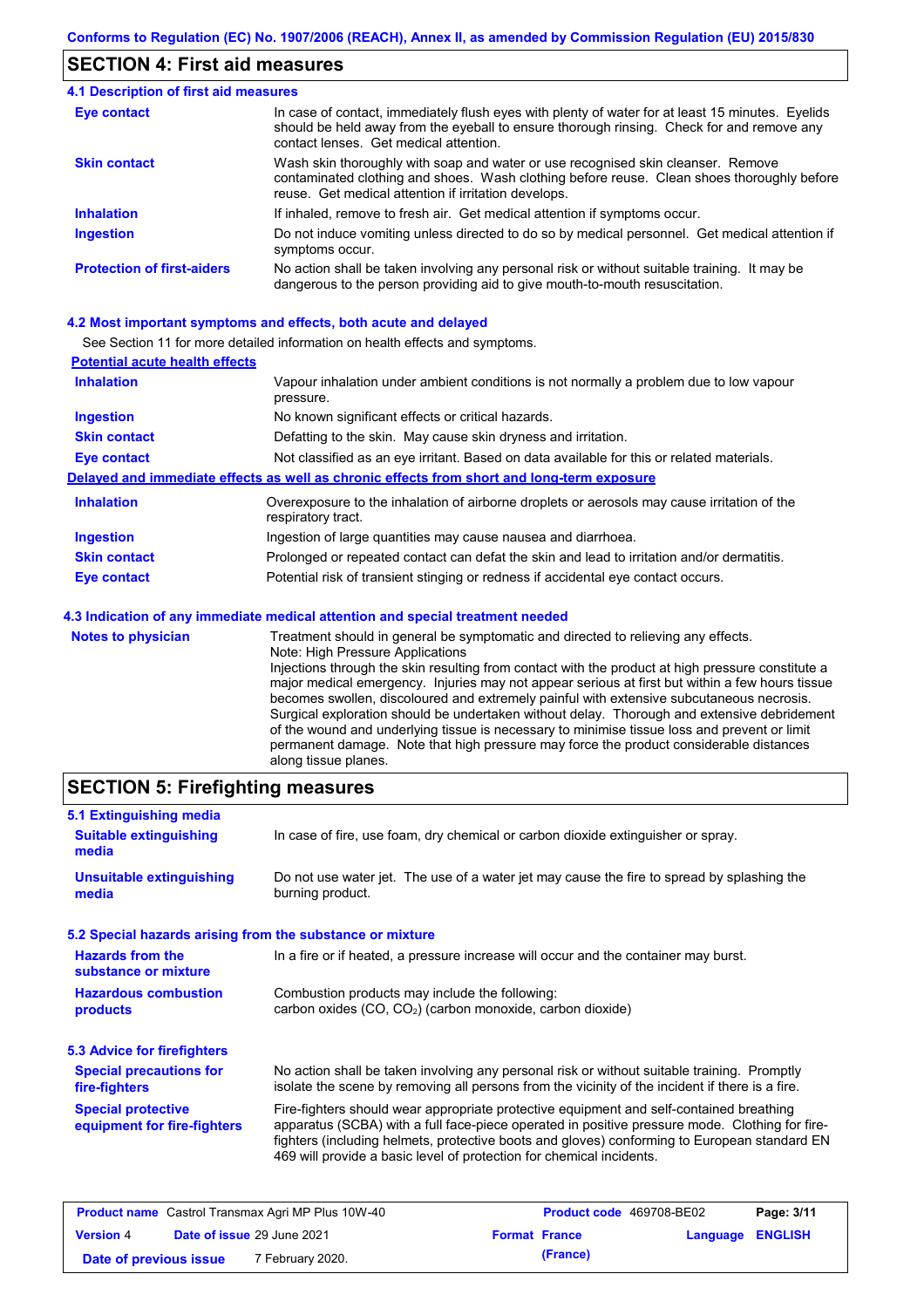#### **SECTION 6: Accidental release measures**

|                                                          | 6.1 Personal precautions, protective equipment and emergency procedures                                                                                                                                                                                                                                                                                                                        |
|----------------------------------------------------------|------------------------------------------------------------------------------------------------------------------------------------------------------------------------------------------------------------------------------------------------------------------------------------------------------------------------------------------------------------------------------------------------|
| For non-emergency<br>personnel                           | No action shall be taken involving any personal risk or without suitable training. Evacuate<br>surrounding areas. Keep unnecessary and unprotected personnel from entering. Do not touch<br>or walk through spilt material. Floors may be slippery; use care to avoid falling. Put on<br>appropriate personal protective equipment.                                                            |
| For emergency responders                                 | Entry into a confined space or poorly ventilated area contaminated with vapour, mist or fume is<br>extremely hazardous without the correct respiratory protective equipment and a safe system of<br>work. Wear self-contained breathing apparatus. Wear a suitable chemical protective suit.<br>Chemical resistant boots. See also the information in "For non-emergency personnel".           |
| <b>6.2 Environmental</b><br>precautions                  | Avoid dispersal of spilt material and runoff and contact with soil, waterways, drains and sewers.<br>Inform the relevant authorities if the product has caused environmental pollution (sewers,<br>waterways, soil or air).                                                                                                                                                                    |
| 6.3 Methods and material for containment and cleaning up |                                                                                                                                                                                                                                                                                                                                                                                                |
| <b>Small spill</b>                                       | Stop leak if without risk. Move containers from spill area. Absorb with an inert material and<br>place in an appropriate waste disposal container. Dispose of via a licensed waste disposal<br>contractor.                                                                                                                                                                                     |
| <b>Large spill</b>                                       | Stop leak if without risk. Move containers from spill area. Prevent entry into sewers, water<br>courses, basements or confined areas. Contain and collect spillage with non-combustible,<br>absorbent material e.g. sand, earth, vermiculite or diatomaceous earth and place in container<br>for disposal according to local regulations. Dispose of via a licensed waste disposal contractor. |
| 6.4 Reference to other<br><b>sections</b>                | See Section 1 for emergency contact information.<br>See Section 5 for firefighting measures.<br>See Section 8 for information on appropriate personal protective equipment.<br>See Section 12 for environmental precautions.<br>See Section 13 for additional waste treatment information.                                                                                                     |

### **SECTION 7: Handling and storage**

### **7.1 Precautions for safe handling**

| <b>Protective measures</b>                                                    | Put on appropriate personal protective equipment.                                                                                                                                                                                                                                                                                                                                                                                                                                        |
|-------------------------------------------------------------------------------|------------------------------------------------------------------------------------------------------------------------------------------------------------------------------------------------------------------------------------------------------------------------------------------------------------------------------------------------------------------------------------------------------------------------------------------------------------------------------------------|
| <b>Advice on general</b><br>occupational hygiene                              | Eating, drinking and smoking should be prohibited in areas where this material is handled,<br>stored and processed. Wash thoroughly after handling. Remove contaminated clothing and<br>protective equipment before entering eating areas. See also Section 8 for additional<br>information on hygiene measures.                                                                                                                                                                         |
| <b>7.2 Conditions for safe</b><br>storage, including any<br>incompatibilities | Store in accordance with local requiations. Store in a dry, cool and well-ventilated area, away<br>from incompatible materials (see Section 10). Keep away from heat and direct sunlight. Keep<br>container tightly closed and sealed until ready for use. Containers that have been opened must<br>be carefully resealed and kept upright to prevent leakage. Store and use only in equipment/<br>containers designed for use with this product. Do not store in unlabelled containers. |
| <b>Not suitable</b>                                                           | Prolonged exposure to elevated temperature.                                                                                                                                                                                                                                                                                                                                                                                                                                              |
| 7.3 Specific end use(s)                                                       |                                                                                                                                                                                                                                                                                                                                                                                                                                                                                          |
| <b>Recommendations</b>                                                        | See section 1.2 and Exposure scenarios in annex, if applicable.                                                                                                                                                                                                                                                                                                                                                                                                                          |

### **SECTION 8: Exposure controls/personal protection**

### **8.1 Control parameters**

**Occupational exposure limits** No exposure limit value known.

Whilst specific OELs for certain components may be shown in this section, other components may be present in any mist, vapour or dust produced. Therefore, the specific OELs may not be applicable to the product as a whole and are provided for guidance only.

**Recommended monitoring procedures** If this product contains ingredients with exposure limits, personal, workplace atmosphere or biological monitoring may be required to determine the effectiveness of the ventilation or other control measures and/or the necessity to use respiratory protective equipment. Reference should be made to monitoring standards, such as the following: European Standard EN 689 (Workplace atmospheres - Guidance for the assessment of exposure by inhalation to chemical agents for comparison with limit values and measurement strategy) European Standard EN 14042 (Workplace atmospheres - Guide for the application and use of procedures for the assessment of exposure to chemical and biological agents) European Standard EN 482 (Workplace atmospheres - General requirements for the performance of procedures for the measurement of chemical agents) Reference to national guidance documents for methods for the determination of hazardous substances will also be required.

| <b>Product name</b> Castrol Transmax Agri MP Plus 10W-40 |  | <b>Product code</b> 469708-BE02   |  | Page: 4/11           |                         |  |
|----------------------------------------------------------|--|-----------------------------------|--|----------------------|-------------------------|--|
| <b>Version 4</b>                                         |  | <b>Date of issue 29 June 2021</b> |  | <b>Format France</b> | <b>Language ENGLISH</b> |  |
| Date of previous issue                                   |  | 7 February 2020.                  |  | (France)             |                         |  |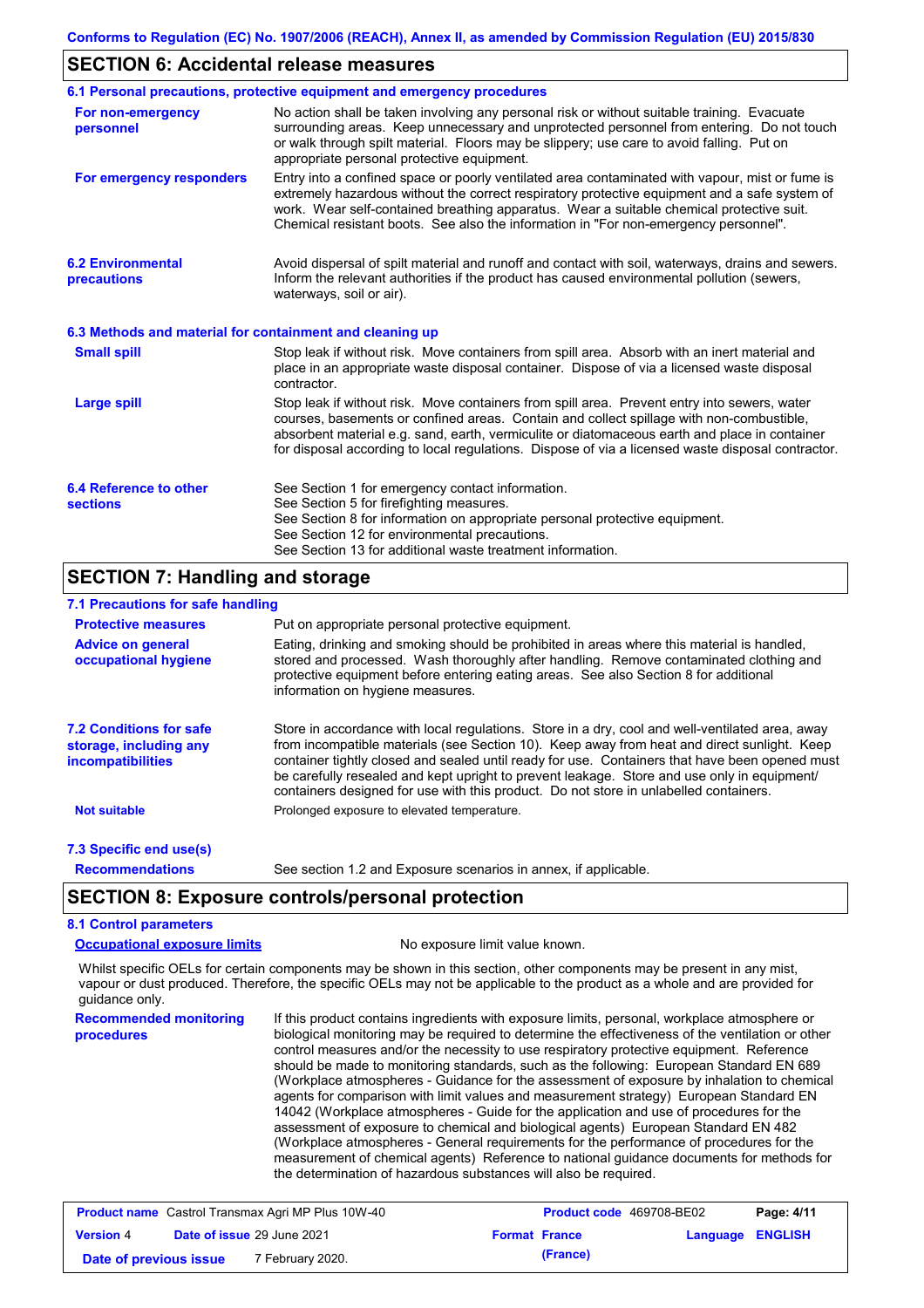## **SECTION 8: Exposure controls/personal protection**

**Derived No Effect Level**

No DNELs/DMELs available.

#### **Predicted No Effect Concentration**

No PNECs available

| <b>Appropriate engineering</b>        | Provide exhaust ventilation or other engineering controls to keep the relevant airborne                                                                                                                                                                                                                                                                                                                                                                                                                                                                                                                                                                                                                                                                                                                                                                                                                      |
|---------------------------------------|--------------------------------------------------------------------------------------------------------------------------------------------------------------------------------------------------------------------------------------------------------------------------------------------------------------------------------------------------------------------------------------------------------------------------------------------------------------------------------------------------------------------------------------------------------------------------------------------------------------------------------------------------------------------------------------------------------------------------------------------------------------------------------------------------------------------------------------------------------------------------------------------------------------|
| <b>controls</b>                       | concentrations below their respective occupational exposure limits.<br>All activities involving chemicals should be assessed for their risks to health, to ensure<br>exposures are adequately controlled. Personal protective equipment should only be considered<br>after other forms of control measures (e.g. engineering controls) have been suitably evaluated.<br>Personal protective equipment should conform to appropriate standards, be suitable for use, be<br>kept in good condition and properly maintained.<br>Your supplier of personal protective equipment should be consulted for advice on selection and<br>appropriate standards. For further information contact your national organisation for standards.<br>The final choice of protective equipment will depend upon a risk assessment. It is important to<br>ensure that all items of personal protective equipment are compatible. |
| <b>Individual protection measures</b> |                                                                                                                                                                                                                                                                                                                                                                                                                                                                                                                                                                                                                                                                                                                                                                                                                                                                                                              |
| <b>Hygiene measures</b>               | Wash hands, forearms and face thoroughly after handling chemical products, before eating,<br>smoking and using the lavatory and at the end of the working period. Ensure that eyewash<br>stations and safety showers are close to the workstation location.                                                                                                                                                                                                                                                                                                                                                                                                                                                                                                                                                                                                                                                  |
| <b>Respiratory protection</b>         | In case of insufficient ventilation, wear suitable respiratory equipment.<br>The correct choice of respiratory protection depends upon the chemicals being handled, the<br>conditions of work and use, and the condition of the respiratory equipment. Safety procedures<br>should be developed for each intended application. Respiratory protection equipment should<br>therefore be chosen in consultation with the supplier/manufacturer and with a full assessment<br>of the working conditions.                                                                                                                                                                                                                                                                                                                                                                                                        |
| <b>Eye/face protection</b>            | Safety glasses with side shields.                                                                                                                                                                                                                                                                                                                                                                                                                                                                                                                                                                                                                                                                                                                                                                                                                                                                            |
| <b>Skin protection</b>                |                                                                                                                                                                                                                                                                                                                                                                                                                                                                                                                                                                                                                                                                                                                                                                                                                                                                                                              |
| <b>Hand protection</b>                | <b>General Information:</b>                                                                                                                                                                                                                                                                                                                                                                                                                                                                                                                                                                                                                                                                                                                                                                                                                                                                                  |
|                                       | Because specific work environments and material handling practices vary, safety procedures<br>should be developed for each intended application. The correct choice of protective gloves<br>depends upon the chemicals being handled, and the conditions of work and use. Most gloves<br>provide protection for only a limited time before they must be discarded and replaced (even the<br>best chemically resistant gloves will break down after repeated chemical exposures).                                                                                                                                                                                                                                                                                                                                                                                                                             |
|                                       | Gloves should be chosen in consultation with the supplier / manufacturer and taking account of<br>a full assessment of the working conditions.                                                                                                                                                                                                                                                                                                                                                                                                                                                                                                                                                                                                                                                                                                                                                               |
|                                       | Recommended: Nitrile gloves.<br><b>Breakthrough time:</b>                                                                                                                                                                                                                                                                                                                                                                                                                                                                                                                                                                                                                                                                                                                                                                                                                                                    |
|                                       | Breakthrough time data are generated by glove manufacturers under laboratory test conditions<br>and represent how long a glove can be expected to provide effective permeation resistance. It<br>is important when following breakthrough time recommendations that actual workplace<br>conditions are taken into account. Always consult with your glove supplier for up-to-date<br>technical information on breakthrough times for the recommended glove type.<br>Our recommendations on the selection of gloves are as follows:                                                                                                                                                                                                                                                                                                                                                                           |
|                                       | Continuous contact:                                                                                                                                                                                                                                                                                                                                                                                                                                                                                                                                                                                                                                                                                                                                                                                                                                                                                          |
|                                       | Gloves with a minimum breakthrough time of 240 minutes, or >480 minutes if suitable gloves<br>can be obtained.<br>If suitable gloves are not available to offer that level of protection, gloves with shorter<br>breakthrough times may be acceptable as long as appropriate glove maintenance and<br>replacement regimes are determined and adhered to.                                                                                                                                                                                                                                                                                                                                                                                                                                                                                                                                                     |
|                                       | Short-term / splash protection:                                                                                                                                                                                                                                                                                                                                                                                                                                                                                                                                                                                                                                                                                                                                                                                                                                                                              |
|                                       | Recommended breakthrough times as above.<br>It is recognised that for short-term, transient exposures, gloves with shorter breakthrough times<br>may commonly be used. Therefore, appropriate maintenance and replacement regimes must<br>be determined and rigorously followed.                                                                                                                                                                                                                                                                                                                                                                                                                                                                                                                                                                                                                             |
|                                       |                                                                                                                                                                                                                                                                                                                                                                                                                                                                                                                                                                                                                                                                                                                                                                                                                                                                                                              |

|                        | <b>Product name</b> Castrol Transmax Agri MP Plus 10W-40 |                      | <b>Product code</b> 469708-BE02 |                         | Page: 5/11 |
|------------------------|----------------------------------------------------------|----------------------|---------------------------------|-------------------------|------------|
| <b>Version</b> 4       | <b>Date of issue 29 June 2021</b>                        | <b>Format France</b> |                                 | <b>Language ENGLISH</b> |            |
| Date of previous issue | 7 February 2020.                                         |                      | (France)                        |                         |            |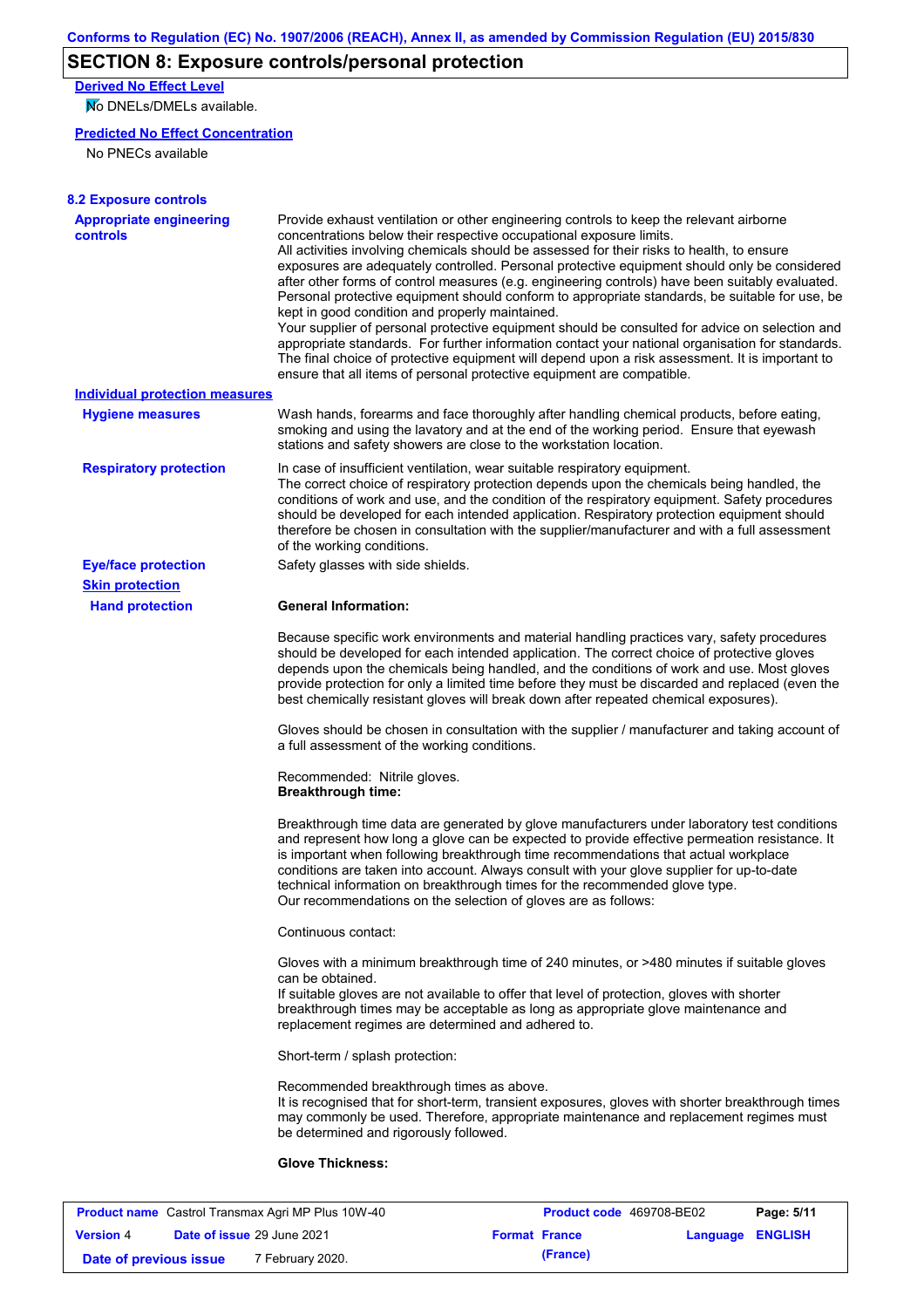## **SECTION 8: Exposure controls/personal protection**

For general applications, we recommend gloves with a thickness typically greater than 0.35 mm.

|                                           | It should be emphasised that glove thickness is not necessarily a good predictor of glove<br>resistance to a specific chemical, as the permeation efficiency of the glove will be dependent<br>on the exact composition of the glove material. Therefore, glove selection should also be based<br>on consideration of the task requirements and knowledge of breakthrough times.<br>Glove thickness may also vary depending on the glove manufacturer, the glove type and the<br>glove model. Therefore, the manufacturers' technical data should always be taken into account<br>to ensure selection of the most appropriate glove for the task.                                     |
|-------------------------------------------|---------------------------------------------------------------------------------------------------------------------------------------------------------------------------------------------------------------------------------------------------------------------------------------------------------------------------------------------------------------------------------------------------------------------------------------------------------------------------------------------------------------------------------------------------------------------------------------------------------------------------------------------------------------------------------------|
|                                           | Note: Depending on the activity being conducted, gloves of varying thickness may be required<br>for specific tasks. For example:                                                                                                                                                                                                                                                                                                                                                                                                                                                                                                                                                      |
|                                           | • Thinner gloves (down to 0.1 mm or less) may be required where a high degree of manual<br>dexterity is needed. However, these gloves are only likely to give short duration protection and<br>would normally be just for single use applications, then disposed of.                                                                                                                                                                                                                                                                                                                                                                                                                  |
|                                           | • Thicker gloves (up to 3 mm or more) may be required where there is a mechanical (as well<br>as a chemical) risk i.e. where there is abrasion or puncture potential.                                                                                                                                                                                                                                                                                                                                                                                                                                                                                                                 |
| <b>Skin and body</b>                      | Use of protective clothing is good industrial practice.<br>Personal protective equipment for the body should be selected based on the task being<br>performed and the risks involved and should be approved by a specialist before handling this<br>product.<br>Cotton or polyester/cotton overalls will only provide protection against light superficial<br>contamination that will not soak through to the skin. Overalls should be laundered on a regular<br>basis. When the risk of skin exposure is high (e.g. when cleaning up spillages or if there is a<br>risk of splashing) then chemical resistant aprons and/or impervious chemical suits and boots<br>will be required. |
| <b>Refer to standards:</b>                | Respiratory protection: EN 529<br>Gloves: EN 420, EN 374<br>Eye protection: EN 166<br>Filtering half-mask: EN 149<br>Filtering half-mask with valve: EN 405<br>Half-mask: EN 140 plus filter<br>Full-face mask: EN 136 plus filter<br>Particulate filters: EN 143<br>Gas/combined filters: EN 14387                                                                                                                                                                                                                                                                                                                                                                                   |
| <b>Environmental exposure</b><br>controls | Emissions from ventilation or work process equipment should be checked to ensure they<br>comply with the requirements of environmental protection legislation. In some cases, fume<br>scrubbers, filters or engineering modifications to the process equipment will be necessary to<br>reduce emissions to acceptable levels.                                                                                                                                                                                                                                                                                                                                                         |

### **SECTION 9: Physical and chemical properties**

| 9.1 Information on basic physical and chemical properties |                                                                      |                      |                          |          |                |
|-----------------------------------------------------------|----------------------------------------------------------------------|----------------------|--------------------------|----------|----------------|
| <b>Appearance</b>                                         |                                                                      |                      |                          |          |                |
| <b>Physical state</b>                                     | Liguid.                                                              |                      |                          |          |                |
| <b>Colour</b>                                             | Amber. [Light]                                                       |                      |                          |          |                |
| <b>Odour</b>                                              | Not available.                                                       |                      |                          |          |                |
| <b>Odour threshold</b>                                    | Not available.                                                       |                      |                          |          |                |
| pH                                                        | Not applicable.                                                      |                      |                          |          |                |
| <b>Melting point/freezing point</b>                       | Not available.                                                       |                      |                          |          |                |
| Initial boiling point and boiling<br>range                | Not available.                                                       |                      |                          |          |                |
| <b>Pour point</b>                                         | -45 $^{\circ}$ C                                                     |                      |                          |          |                |
| <b>Flash point</b>                                        | Open cup: >200°C (>392°F) [Cleveland.]                               |                      |                          |          |                |
| <b>Evaporation rate</b>                                   | Not available.                                                       |                      |                          |          |                |
| <b>Flammability (solid, gas)</b>                          | Not available.                                                       |                      |                          |          |                |
| <b>Upper/lower flammability or</b><br>explosive limits    | Not available.                                                       |                      |                          |          |                |
| <b>Vapour pressure</b>                                    | Not available.                                                       |                      |                          |          |                |
| <b>Vapour density</b>                                     | Not available.                                                       |                      |                          |          |                |
| <b>Relative density</b>                                   | Not available.                                                       |                      |                          |          |                |
| <b>Density</b>                                            | <1000 kg/m <sup>3</sup> (<1 g/cm <sup>3</sup> ) at 15 <sup>°</sup> C |                      |                          |          |                |
| <b>Product name</b> Castrol Transmax Agri MP Plus 10W-40  |                                                                      |                      | Product code 469708-BE02 |          | Page: 6/11     |
| Date of issue 29 June 2021<br><b>Version 4</b>            |                                                                      | <b>Format France</b> |                          | Language | <b>ENGLISH</b> |
| Date of previous issue                                    | 7 February 2020.                                                     |                      | (France)                 |          |                |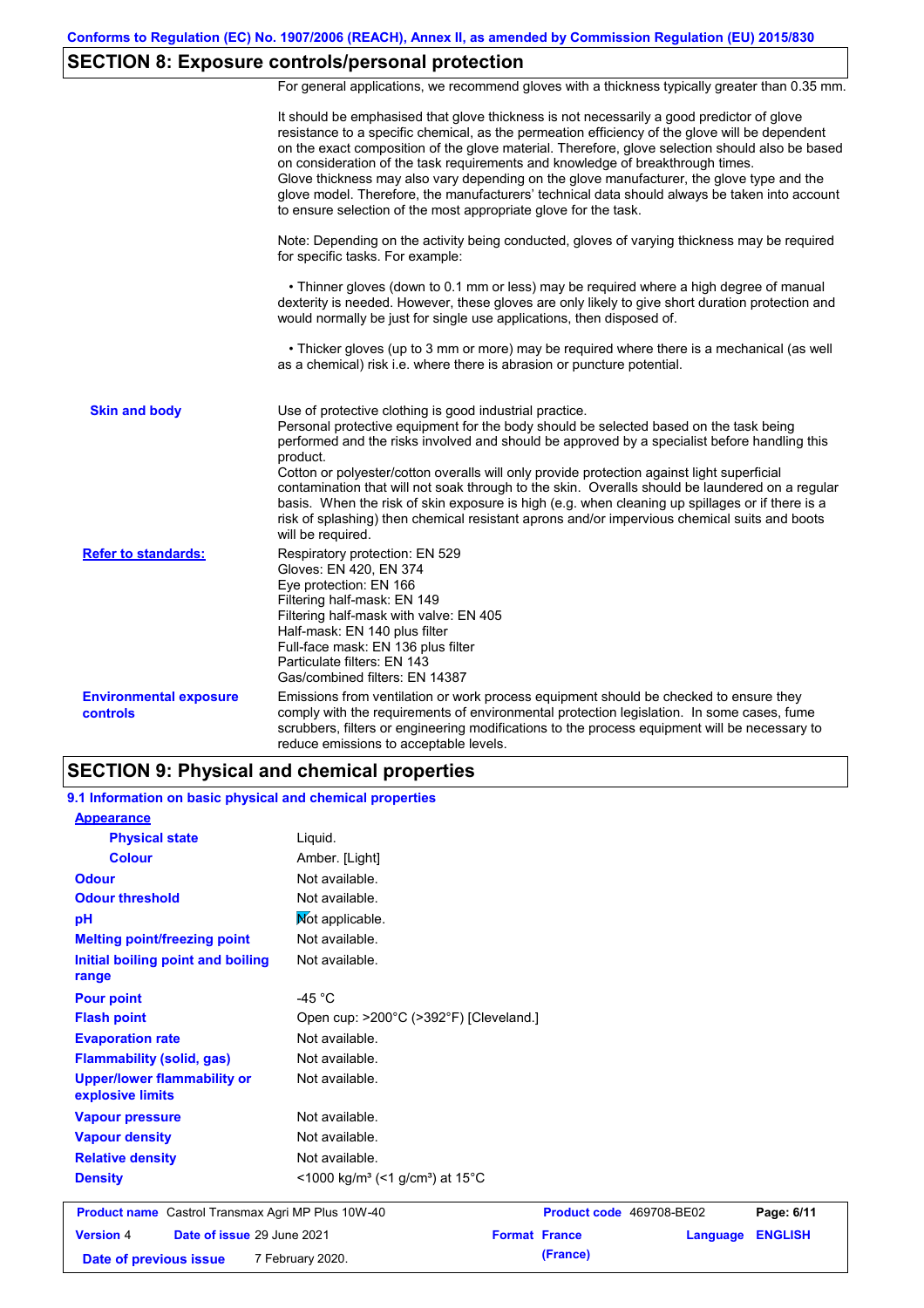### **SECTION 9: Physical and chemical properties**

| <b>Solubility(ies)</b>                            | insoluble in water.                                                                                                                                |
|---------------------------------------------------|----------------------------------------------------------------------------------------------------------------------------------------------------|
| <b>Partition coefficient: n-octanol/</b><br>water | Not available.                                                                                                                                     |
| <b>Auto-ignition temperature</b>                  | Not available.                                                                                                                                     |
| <b>Decomposition temperature</b>                  | Not available.                                                                                                                                     |
| <b>Viscosity</b>                                  | Kinematic: 89 mm <sup>2</sup> /s (89 cSt) at $40^{\circ}$ C<br>Kinematic: 12.8 to 13.2 mm <sup>2</sup> /s (12.8 to 13.2 cSt) at 100 <sup>°</sup> C |
| <b>Explosive properties</b>                       | Not available.                                                                                                                                     |
| <b>Oxidising properties</b>                       | Not available.                                                                                                                                     |

**9.2 Other information**

No additional information.

## **10.4 Conditions to avoid** Avoid all possible sources of ignition (spark or flame). **10.2 Chemical stability** The product is stable. **10.5 Incompatible materials 10.3 Possibility of hazardous reactions** Under normal conditions of storage and use, hazardous reactions will not occur. Under normal conditions of storage and use, hazardous polymerisation will not occur. **SECTION 10: Stability and reactivity 10.1 Reactivity** No specific test data available for this product. Refer to Conditions to avoid and Incompatible materials for additional information. Reactive or incompatible with the following materials: oxidising materials.

**10.6 Hazardous decomposition products** Under normal conditions of storage and use, hazardous decomposition products should not be produced.

### **SECTION 11: Toxicological information**

#### **Potential chronic health effects Potential acute health effects Inhalation** Vapour inhalation under ambient conditions is not normally a problem due to low vapour pressure. **Ingestion** No known significant effects or critical hazards. **Skin contact** Defatting to the skin. May cause skin dryness and irritation. **Eye contact** Not classified as an eye irritant. Based on data available for this or related materials. **Symptoms related to the physical, chemical and toxicological characteristics Skin contact Ingestion Inhalation** May be harmful by inhalation if exposure to vapour, mists or fumes resulting from thermal decomposition products occurs. No specific data. Adverse symptoms may include the following: irritation dryness cracking **Eye contact** No specific data. Routes of entry anticipated: Dermal, Inhalation. **11.1 Information on toxicological effects Information on likely routes of exposure Delayed and immediate effects as well as chronic effects from short and long-term exposure Inhalation Ingestion Skin contact Eye contact** Overexposure to the inhalation of airborne droplets or aerosols may cause irritation of the respiratory tract. Ingestion of large quantities may cause nausea and diarrhoea. Prolonged or repeated contact can defat the skin and lead to irritation and/or dermatitis. Potential risk of transient stinging or redness if accidental eye contact occurs. **Acute toxicity estimates** Not available.

| <b>Product name</b> Castrol Transmax Agri MP Plus 10W-40 |  | <b>Product code</b> 469708-BE02   |  | Page: 7/11           |                  |  |
|----------------------------------------------------------|--|-----------------------------------|--|----------------------|------------------|--|
| <b>Version 4</b>                                         |  | <b>Date of issue 29 June 2021</b> |  | <b>Format France</b> | Language ENGLISH |  |
| Date of previous issue                                   |  | 7 February 2020.                  |  | (France)             |                  |  |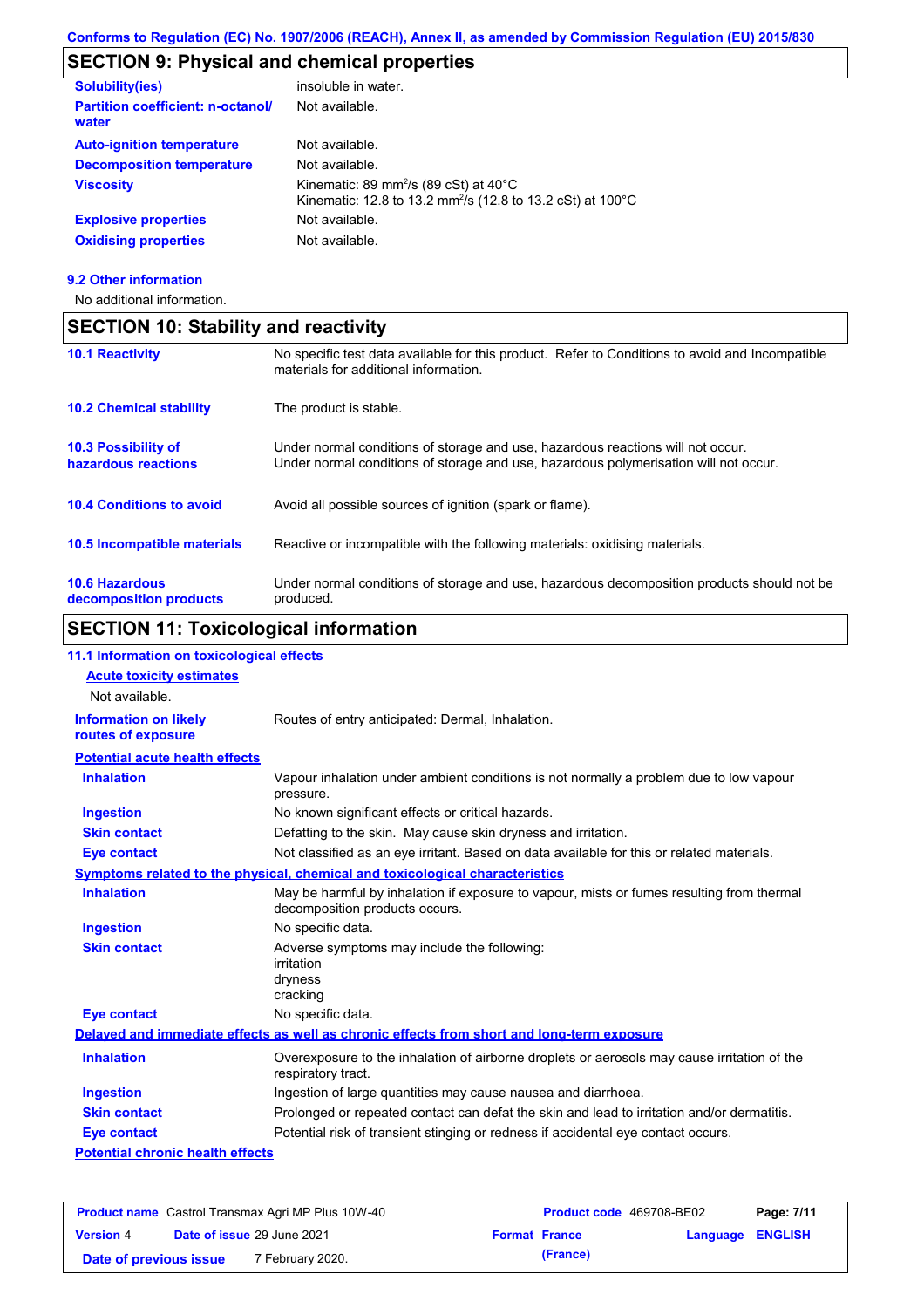## **SECTION 11: Toxicological information**

| <b>General</b>               | USED ENGINE OILS                                                                                                                                                                                                                                                                                                                                                                     |
|------------------------------|--------------------------------------------------------------------------------------------------------------------------------------------------------------------------------------------------------------------------------------------------------------------------------------------------------------------------------------------------------------------------------------|
|                              | Combustion products resulting from the operation of internal combustion engines contaminate<br>engine oils during use. Used engine oil may contain hazardous components which have the<br>potential to cause skin cancer. Frequent or prolonged contact with all types and makes of used<br>engine oil must therefore be avoided and a high standard of personal hygiene maintained. |
| <b>Carcinogenicity</b>       | No known significant effects or critical hazards.                                                                                                                                                                                                                                                                                                                                    |
| <b>Mutagenicity</b>          | No known significant effects or critical hazards.                                                                                                                                                                                                                                                                                                                                    |
| <b>Developmental effects</b> | No known significant effects or critical hazards.                                                                                                                                                                                                                                                                                                                                    |
| <b>Fertility effects</b>     | No known significant effects or critical hazards.                                                                                                                                                                                                                                                                                                                                    |

### **SECTION 12: Ecological information**

#### **12.1 Toxicity**

**Environmental hazards** Not classified as dangerous

#### **12.2 Persistence and degradability**

Not expected to be rapidly degradable.

#### **12.3 Bioaccumulative potential**

This product is not expected to bioaccumulate through food chains in the environment.

| <b>12.4 Mobility in soil</b>                            |                                                                      |
|---------------------------------------------------------|----------------------------------------------------------------------|
| <b>Soil/water partition</b><br><b>coefficient (Koc)</b> | Not available.                                                       |
| <b>Mobility</b>                                         | Spillages may penetrate the soil causing ground water contamination. |

#### **12.5 Results of PBT and vPvB assessment**

Product does not meet the criteria for PBT or vPvB according to Regulation (EC) No. 1907/2006, Annex XIII.

| 12.6 Other adverse effects          |                                                                                                                           |
|-------------------------------------|---------------------------------------------------------------------------------------------------------------------------|
| <b>Other ecological information</b> | Spills may form a film on water surfaces causing physical damage to organisms. Oxygen<br>transfer could also be impaired. |
|                                     |                                                                                                                           |

### **SECTION 13: Disposal considerations**

#### **13.1 Waste treatment methods**

| <b>Product</b>             |                                                                                                                                                                      |
|----------------------------|----------------------------------------------------------------------------------------------------------------------------------------------------------------------|
| <b>Methods of disposal</b> | Where possible, arrange for product to be recycled. Dispose of via an authorised person/<br>licensed waste disposal contractor in accordance with local regulations. |

#### **European waste catalogue (EWC) Hazardous waste** Yes.

| Waste code           | <b>Waste designation</b>                                         |
|----------------------|------------------------------------------------------------------|
| $\frac{1}{3}$ 02 05* | Imineral-based non-chlorinated engine, gear and lubricating oils |
| $130110*$            | mineral based non-chlorinated hydraulic oils                     |

However, deviation from the intended use and/or the presence of any potential contaminants may require an alternative waste disposal code to be assigned by the end user.

| <b>Packaging</b>           |                                                                                                                                                                                                                                                                                                                                                                                                                                                                                                 |
|----------------------------|-------------------------------------------------------------------------------------------------------------------------------------------------------------------------------------------------------------------------------------------------------------------------------------------------------------------------------------------------------------------------------------------------------------------------------------------------------------------------------------------------|
| <b>Methods of disposal</b> | Where possible, arrange for product to be recycled. Dispose of via an authorised person/<br>licensed waste disposal contractor in accordance with local regulations.                                                                                                                                                                                                                                                                                                                            |
| <b>Special precautions</b> | This material and its container must be disposed of in a safe way. Care should be taken when<br>handling emptied containers that have not been cleaned or rinsed out. Empty containers or<br>liners may retain some product residues. Empty containers represent a fire hazard as they may<br>contain flammable product residues and vapour. Never weld, solder or braze empty containers.<br>Avoid dispersal of spilt material and runoff and contact with soil, waterways, drains and sewers. |
| <b>References</b>          | Commission 2014/955/EU<br>Directive 2008/98/EC                                                                                                                                                                                                                                                                                                                                                                                                                                                  |

| <b>Product name</b> Castrol Transmax Agri MP Plus 10W-40 |                                   |                  | <b>Product code</b> 469708-BE02 |                      | Page: 8/11       |  |
|----------------------------------------------------------|-----------------------------------|------------------|---------------------------------|----------------------|------------------|--|
| <b>Version 4</b>                                         | <b>Date of issue 29 June 2021</b> |                  |                                 | <b>Format France</b> | Language ENGLISH |  |
| Date of previous issue                                   |                                   | 7 February 2020. |                                 | (France)             |                  |  |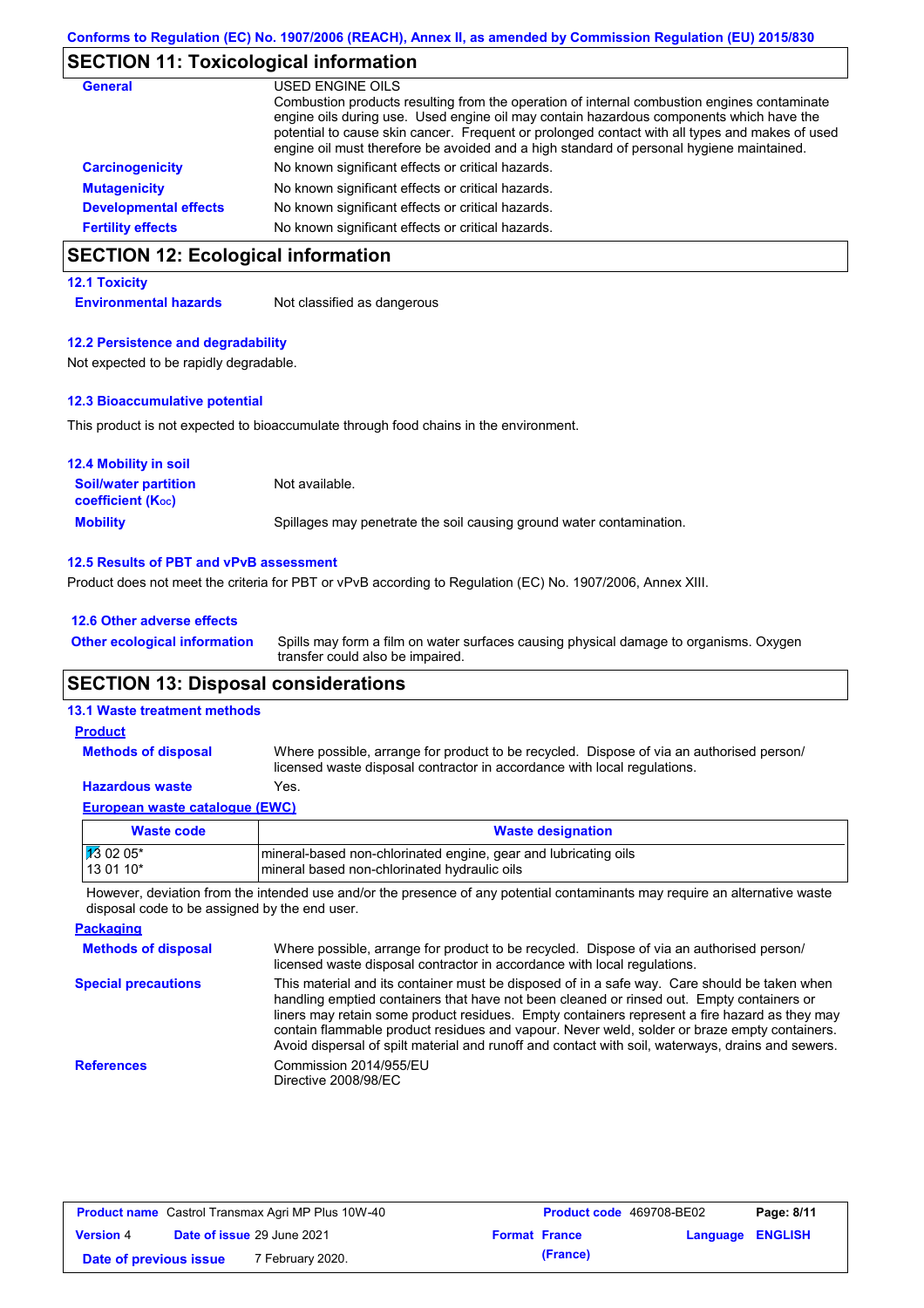#### - - - - - - - - - Not regulated. Not regulated. Not regulated. - - - **SECTION 14: Transport information ADR/RID IMDG IATA 14.1 UN number 14.2 UN proper shipping name 14.3 Transport hazard class(es) 14.4 Packing group ADN Additional information 14.5 Environmental hazards** No. 1980 | No. 1980 | No. 1980 | No. 1980 | No. 1980 | No. 1980 | No. 1980 | No. 1980 | No. 1980 | No. 1980 | Not regulated. - -<br>No. - -

**14.6 Special precautions for user** Not available.

**14.7 Transport in bulk according to IMO instruments**

**Version** 4

Not available.

### **SECTION 15: Regulatory information**

**Other regulations REACH Status** The company, as identified in Section 1, sells this product in the EU in compliance with the current requirements of REACH. **15.1 Safety, health and environmental regulations/legislation specific for the substance or mixture EU Regulation (EC) No. 1907/2006 (REACH) Annex XIV - List of substances subject to authorisation Substances of very high concern** None of the components are listed. All components are listed or exempted. All components are listed or exempted. All components are listed or exempted. All components are listed or exempted. All components are active or exempted. All components are listed or exempted. All components are listed or exempted. **United States inventory (TSCA 8b) Australia inventory (AICS) Canada inventory China inventory (IECSC) Japan inventory (ENCS) Korea inventory (KECI) Philippines inventory (PICCS) Taiwan Chemical Substances Inventory (TCSI)** All components are listed or exempted. **Ozone depleting substances (1005/2009/EU)** Not listed. **Prior Informed Consent (PIC) (649/2012/EU)** None of the components are listed. **Annex XIV EU Regulation (EC) No. 1907/2006 (REACH) Annex XVII - Restrictions on the manufacture, placing on the market and use of certain dangerous substances, mixtures and articles** Not applicable. **Product name** Castrol Transmax Agri MP Plus 10W-40 **Product code** 469708-BE02 **Page: 9/11** 

**Date of issue** 29 June 2021 **Format France Language ENGLISH**

**Date of previous issue (France)** 7 February 2020.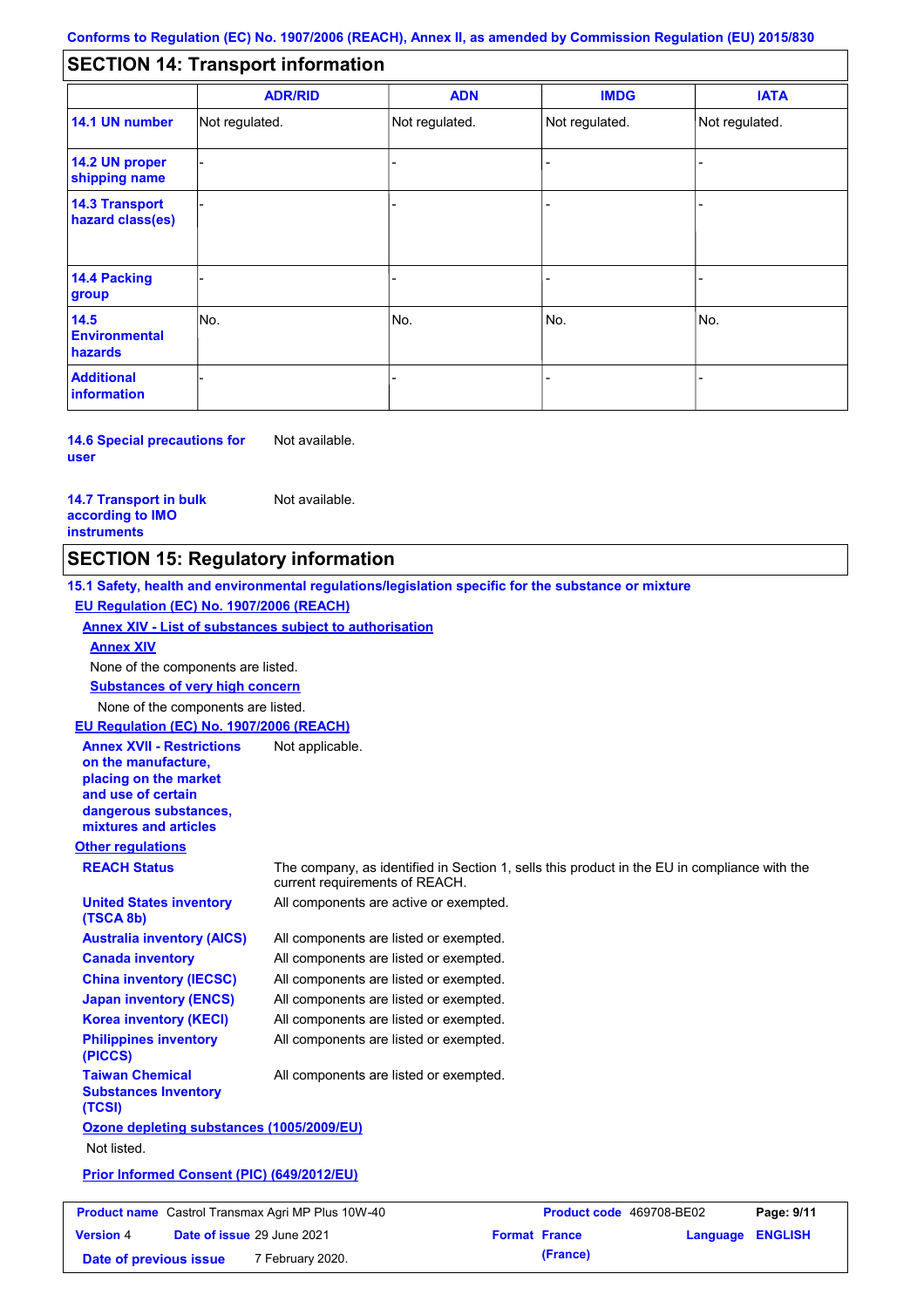## **SECTION 15: Regulatory information**

Not listed.

| EU - Water framework directive - Priority substances               |                               |  |  |  |  |
|--------------------------------------------------------------------|-------------------------------|--|--|--|--|
| None of the components are listed.                                 |                               |  |  |  |  |
| <b>Seveso Directive</b>                                            |                               |  |  |  |  |
| This product is not controlled under the Seveso Directive.         |                               |  |  |  |  |
| <b>National regulations</b>                                        |                               |  |  |  |  |
| <b>Social Security Code,</b><br><b>Articles L 461-1 to L 461-7</b> | Sécurité sociale : tableau 36 |  |  |  |  |
| <b>Reinforced medical</b><br>surveillance                          | Not applicable                |  |  |  |  |

| <b>15.2 Chemical safety</b> | A Chemical Safety Assessment has been carried out for one or more of the substances within  |
|-----------------------------|---------------------------------------------------------------------------------------------|
| assessment                  | this mixture. A Chemical Safety Assessment has not been carried out for the mixture itself. |

## **SECTION 16: Other information**

| <b>Abbreviations and acronyms</b> | ADN = European Provisions concerning the International Carriage of Dangerous Goods by                                                                                         |
|-----------------------------------|-------------------------------------------------------------------------------------------------------------------------------------------------------------------------------|
|                                   | Inland Waterway<br>ADR = The European Agreement concerning the International Carriage of Dangerous Goods by                                                                   |
|                                   | Road                                                                                                                                                                          |
|                                   | ATE = Acute Toxicity Estimate                                                                                                                                                 |
|                                   | BCF = Bioconcentration Factor                                                                                                                                                 |
|                                   | CAS = Chemical Abstracts Service                                                                                                                                              |
|                                   | CLP = Classification, Labelling and Packaging Regulation [Regulation (EC) No. 1272/2008]                                                                                      |
|                                   | CSA = Chemical Safety Assessment                                                                                                                                              |
|                                   | CSR = Chemical Safety Report                                                                                                                                                  |
|                                   | DMEL = Derived Minimal Effect Level                                                                                                                                           |
|                                   | DNEL = Derived No Effect Level                                                                                                                                                |
|                                   | EINECS = European Inventory of Existing Commercial chemical Substances<br>ES = Exposure Scenario                                                                              |
|                                   | EUH statement = CLP-specific Hazard statement                                                                                                                                 |
|                                   | EWC = European Waste Catalogue                                                                                                                                                |
|                                   | GHS = Globally Harmonized System of Classification and Labelling of Chemicals                                                                                                 |
|                                   | IATA = International Air Transport Association                                                                                                                                |
|                                   | IBC = Intermediate Bulk Container                                                                                                                                             |
|                                   | IMDG = International Maritime Dangerous Goods                                                                                                                                 |
|                                   | LogPow = logarithm of the octanol/water partition coefficient                                                                                                                 |
|                                   | MARPOL = International Convention for the Prevention of Pollution From Ships, 1973 as                                                                                         |
|                                   | modified by the Protocol of 1978. ("Marpol" = marine pollution)                                                                                                               |
|                                   | OECD = Organisation for Economic Co-operation and Development                                                                                                                 |
|                                   | PBT = Persistent, Bioaccumulative and Toxic                                                                                                                                   |
|                                   | <b>PNEC = Predicted No Effect Concentration</b>                                                                                                                               |
|                                   | REACH = Registration, Evaluation, Authorisation and Restriction of Chemicals Regulation<br>[Regulation (EC) No. 1907/2006]                                                    |
|                                   | RID = The Regulations concerning the International Carriage of Dangerous Goods by Rail                                                                                        |
|                                   | RRN = REACH Registration Number                                                                                                                                               |
|                                   | SADT = Self-Accelerating Decomposition Temperature                                                                                                                            |
|                                   | SVHC = Substances of Very High Concern                                                                                                                                        |
|                                   | STOT-RE = Specific Target Organ Toxicity - Repeated Exposure                                                                                                                  |
|                                   | STOT-SE = Specific Target Organ Toxicity - Single Exposure                                                                                                                    |
|                                   | TWA = Time weighted average                                                                                                                                                   |
|                                   | $UN = United Nations$                                                                                                                                                         |
|                                   | $UVCB = Complex\;hydrocarbon\; substance$                                                                                                                                     |
|                                   | VOC = Volatile Organic Compound                                                                                                                                               |
|                                   | vPvB = Very Persistent and Very Bioaccumulative                                                                                                                               |
|                                   | Varies = may contain one or more of the following 64741-88-4 / RRN 01-2119488706-23,<br>64741-89-5 / RRN 01-2119487067-30, 64741-95-3 / RRN 01-2119487081-40, 64741-96-4/ RRN |
|                                   | 01-2119483621-38, 64742-01-4 / RRN 01-2119488707-21, 64742-44-5 / RRN                                                                                                         |
|                                   | 01-2119985177-24, 64742-45-6, 64742-52-5 / RRN 01-2119467170-45, 64742-53-6 / RRN                                                                                             |
|                                   | 01-2119480375-34, 64742-54-7 / RRN 01-2119484627-25, 64742-55-8 / RRN                                                                                                         |
|                                   | 01-2119487077-29, 64742-56-9 / RRN 01-2119480132-48, 64742-57-0 / RRN                                                                                                         |
|                                   | 01-2119489287-22, 64742-58-1, 64742-62-7 / RRN 01-2119480472-38, 64742-63-8,                                                                                                  |
|                                   | 64742-65-0 / RRN 01-2119471299-27, 64742-70-7 / RRN 01-2119487080-42, 72623-85-9 /                                                                                            |
|                                   | RRN 01-2119555262-43, 72623-86-0 / RRN 01-2119474878-16, 72623-87-1 / RRN                                                                                                     |
|                                   | 01-2119474889-13                                                                                                                                                              |
|                                   | callization according to Beautation (FO) No. 4070/0000 IOLD/OU01                                                                                                              |

**Procedure used to derive the classification according to Regulation (EC) No. 1272/2008 [CLP/GHS]**

| <b>Product name</b> Castrol Transmax Agri MP Plus 10W-40 |                                   |                  | Product code 469708-BE02 |                      | Page: 10/11             |  |
|----------------------------------------------------------|-----------------------------------|------------------|--------------------------|----------------------|-------------------------|--|
| <b>Version 4</b>                                         | <b>Date of issue 29 June 2021</b> |                  |                          | <b>Format France</b> | <b>Language ENGLISH</b> |  |
| Date of previous issue                                   |                                   | 7 February 2020. |                          | (France)             |                         |  |